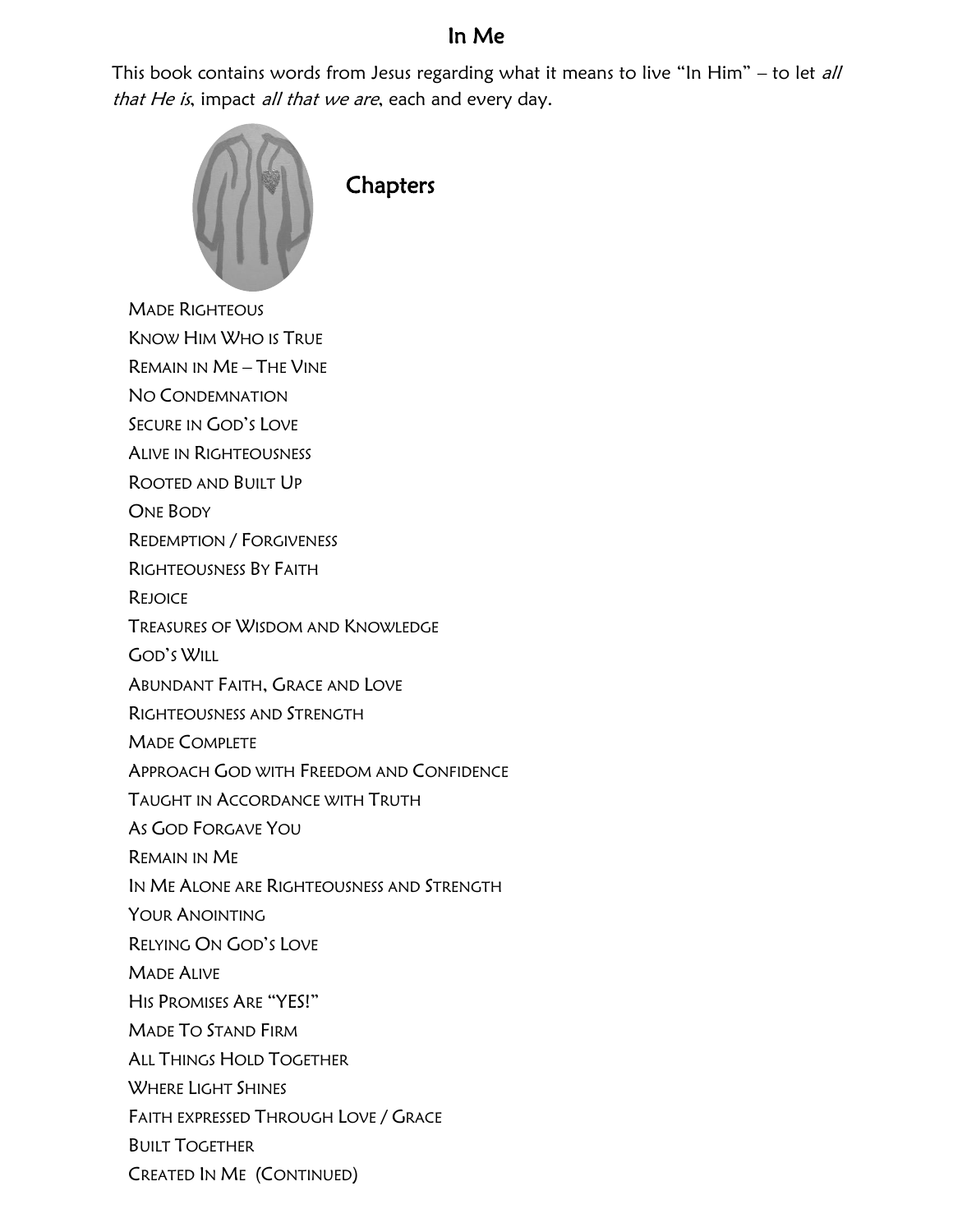## SAMPLE CHAPTER

# Made Righteous

God made him who had no sin to be sin for us, so that in him we might become the righteousness of God. (2 Corinthians 5:21)

#### *My child,*

 *My Father made Me be sin for you. He allowed all of the sins of mankind to settle in My very being as I hung on the cross for you. I took all of your: disease, mistakes, bad choices, deliberate dishonesty, rebellion, anger and unbelief. These sins became part of My being during the time I carried them for you. You see, My Father knew that this was necessary. The price had to be paid, My blood had to be shed, My body needed to be broken. I had to become sin, so that you might be free.* 

As I became the perfect sacrifice for you, a divine exchange took place that *would rock the world and change hearts for eternity. By My Father's hand, your sin was extinguished and by doing so, you received in its place, His righteousness. You no longer have a debt, you are free, but more than this, in you lies His righteous Holy Spirit that sanctifies you and places in you His character with right standing in His eyes. You were forever changed by the cleansing of My blood. I received your sin, you received His righteousness.*

 *The sin I took for you could not hold Me. I arose triumphant over sin and death and your sins were cast away, never to be remembered by My Father again. It is so hard for you to accept that you have been given this gift. One, you know without righteousness, (you) has now become righteous through believing in Me. Know that My sacrifice far exceeded your debt. Know that as I became sin for you, you became: whole, forgiven, redeemed, and without sin. You need only to stop and remember that this divine exchange has indeed taken place. It occurred well before you were born, but was intended for you. You cannot stop this supernatural transaction, it is finished; once for all of your sins, with adequate payment for them all.*

 *Be careful not to reject the very gift that My Father intended to be the anchor of your salvation. My Father's righteousness is the foundation for living in the other gifts of your salvation. When you understand that in Me, you have been made righteous, you will know what it is to be truly loved. You will understand what forgiveness entails; you will know how it feels to live without*